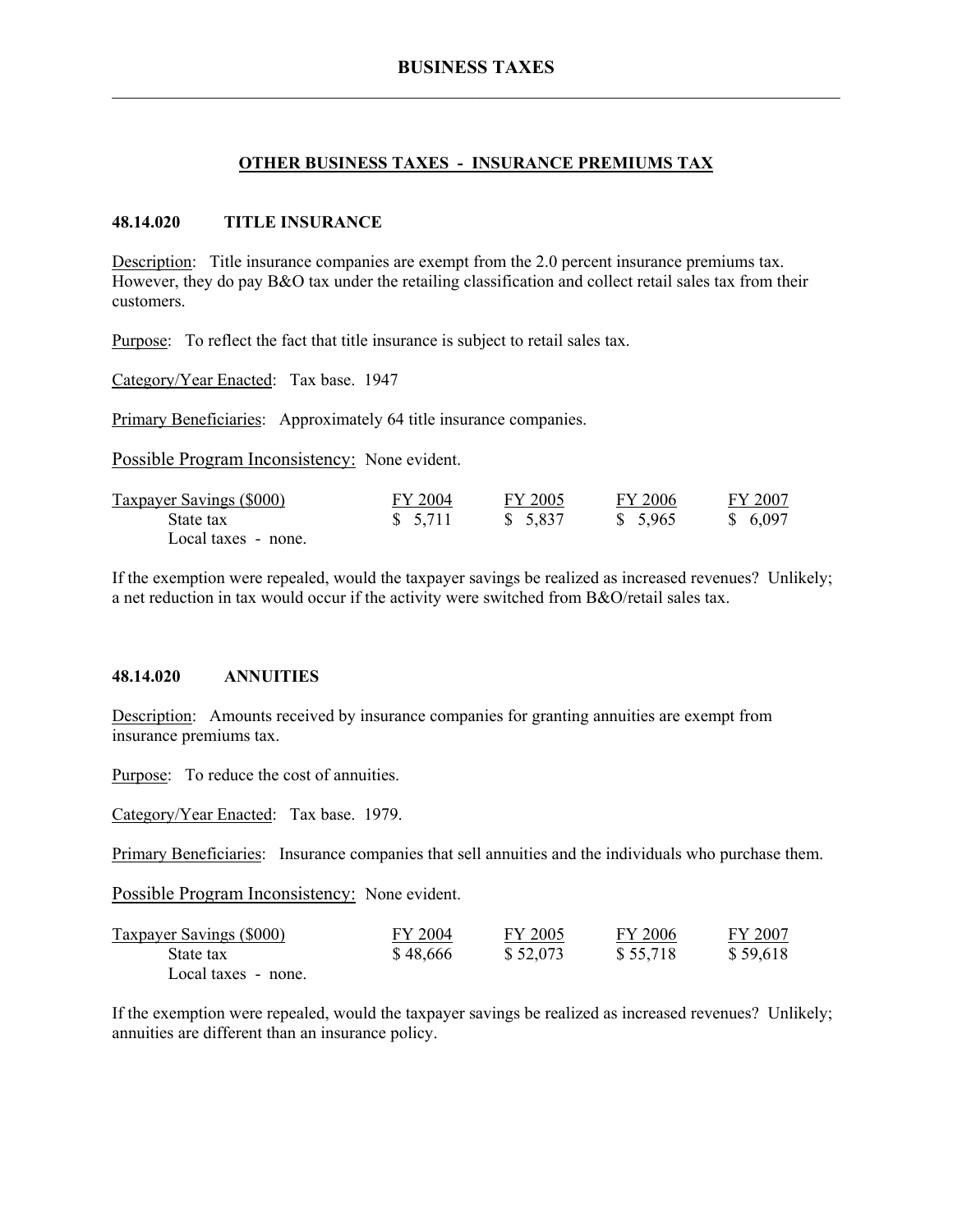# **48.14.020(3) RATE FOR OCEAN MARINE INSURANCE**

Description: Insurance premiums tax is levied at a rate of 0.95 percent on the gross underwriting profit of ocean marine and foreign trade insurers, rather than the 2.0 percent rate paid by other domestic and foreign insurers. Furthermore, these insurers pay premiums tax on much smaller taxable income than do other insurers, because losses can be deducted from premium income.

Purpose: To support ocean marine commerce.

Category/Year Enacted: Business incentive. 1947

Primary Beneficiaries: Companies that provide ocean marine and foreign trade insurance.

Possible Program Inconsistency: None evident.

| <b>Taxpayer Savings (\$000)</b> | FY 2004  | FY 2005  | FY 2006  | FY 2007  |
|---------------------------------|----------|----------|----------|----------|
| State tax                       | \$ 1,455 | \$ 1.462 | \$ 1,470 | \$ 1,477 |
| Local taxes - none.             |          |          |          |          |

If the exemption were repealed, would the taxpayer savings be realized as increased revenues? Yes.

# **48.14.0201(6a) MEDICARE RECEIPTS**

Description: Health maintenance organizations (HMOs) and health care service contractors (HCSCs) are exempt from premiums tax on Medicare payments received from the federal government.

Purpose: To reduce the cost of providing health care for Medicare patients.

Category/Year Enacted: Other business. 1993

Primary Beneficiaries: HMOs and HCSCs that provide coverage for Medicare patients.

Possible Program Inconsistency: None evident.

| <b>Taxpayer Savings (\$000)</b> | FY 2004  | FY 2005  | FY 2006  | FY 2007  |
|---------------------------------|----------|----------|----------|----------|
| State tax                       | \$16,817 | \$17,036 | \$17,376 | \$17,863 |
| Local taxes - none.             |          |          |          |          |

If the exemption were repealed, would the taxpayer savings be realized as increased revenues? Yes.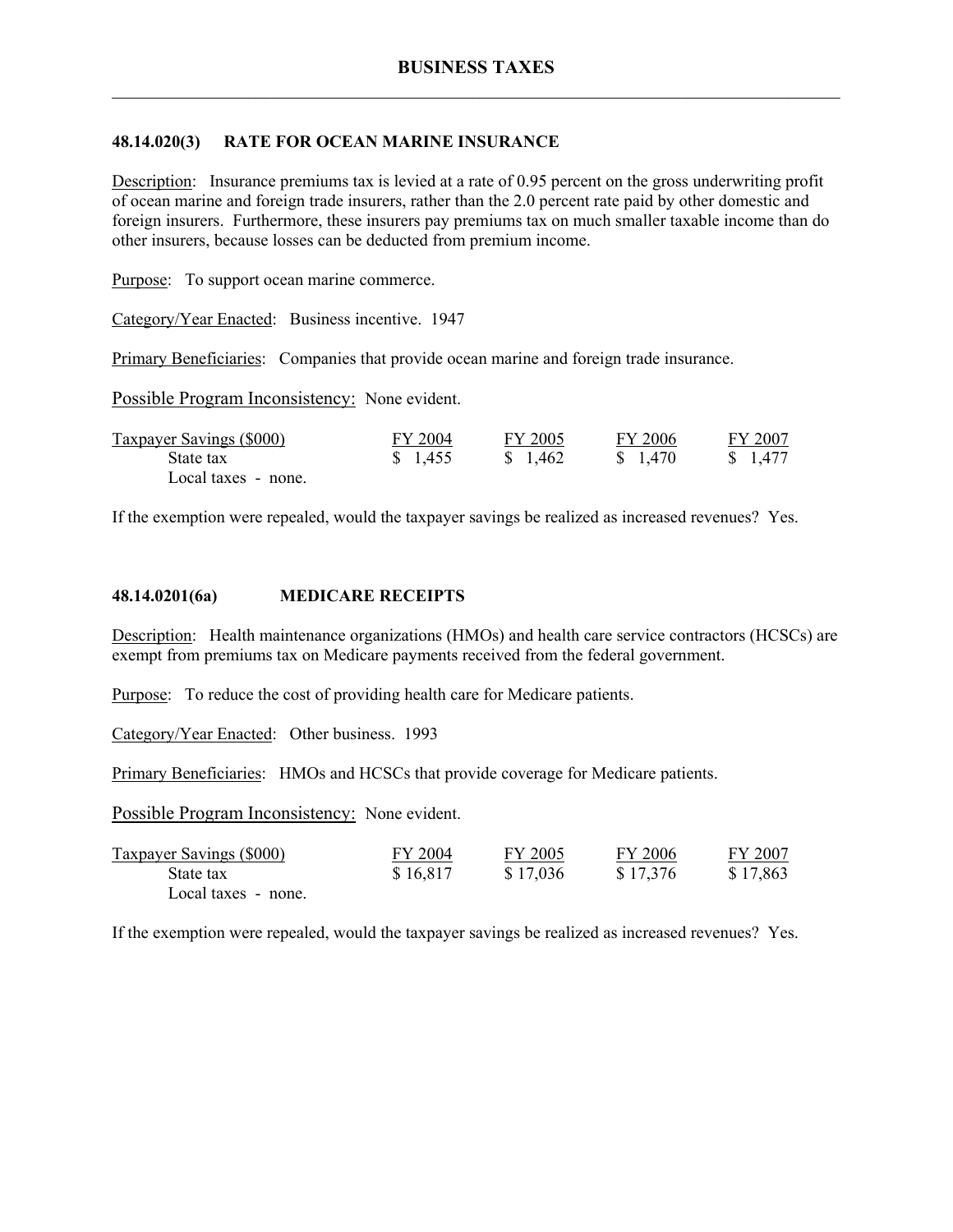#### **48.14.0201(6b) DENTISTRY**

Description: Health care service contractors (HCSCs) are exempt from insurance premiums tax on amounts received from dental plans.

Purpose: To reduce the cost of providing dental coverage.

Category/Year Enacted: Other business. 1993

Primary Beneficiaries: HCSCs that provide dental benefits.

Possible Program Inconsistency: None evident.

| <b>Taxpayer Savings (\$000)</b> | FY 2004  | FY 2005  | FY 2006  | FY 2007  |
|---------------------------------|----------|----------|----------|----------|
| State tax                       | \$10,239 | \$10,956 | \$11,723 | \$12,543 |
| Local taxes - none.             |          |          |          |          |

If the exemption were repealed, would the taxpayer savings be realized as increased revenues? Yes.

# **48.14.022 HEALTH INSURANCE BY WASH. STATE POOL**

Description: Any carriers that receive premiums and prepayments from plan enrollees for health coverage provided under the Washington State Health Insurance Pool pursuant to Chapter 48.41 RCW are exempt from insurance premiums tax on those amounts. In addition, this statute allows carriers, health care service contractors and HMOs to deduct from taxable premiums any assessments paid to the Washington State Health Insurance Pool.

Purpose: To reduce the cost of providing health insurance to persons otherwise unable to obtain coverage because they may be considered as high risk.

Category/Year Enacted: Other business. 1987

Primary Beneficiaries: Persons who obtain coverage under the Health Insurance Coverage Access Act.

Possible Program Inconsistency: None evident.

| Taxpayer Savings (\$000) | FY 2004 | FY 2005 | FY 2006   | FY 2007 |
|--------------------------|---------|---------|-----------|---------|
| State tax                | 414     | 447     | 483<br>S. |         |
| Local taxes - none.      |         |         |           |         |

If the exemption were repealed, would the taxpayer savings be realized as increased revenues? Yes, although this could cause insurers to pass the amount of the assessment on to their regular policy holders and thereby make health insurance more expensive for the general population.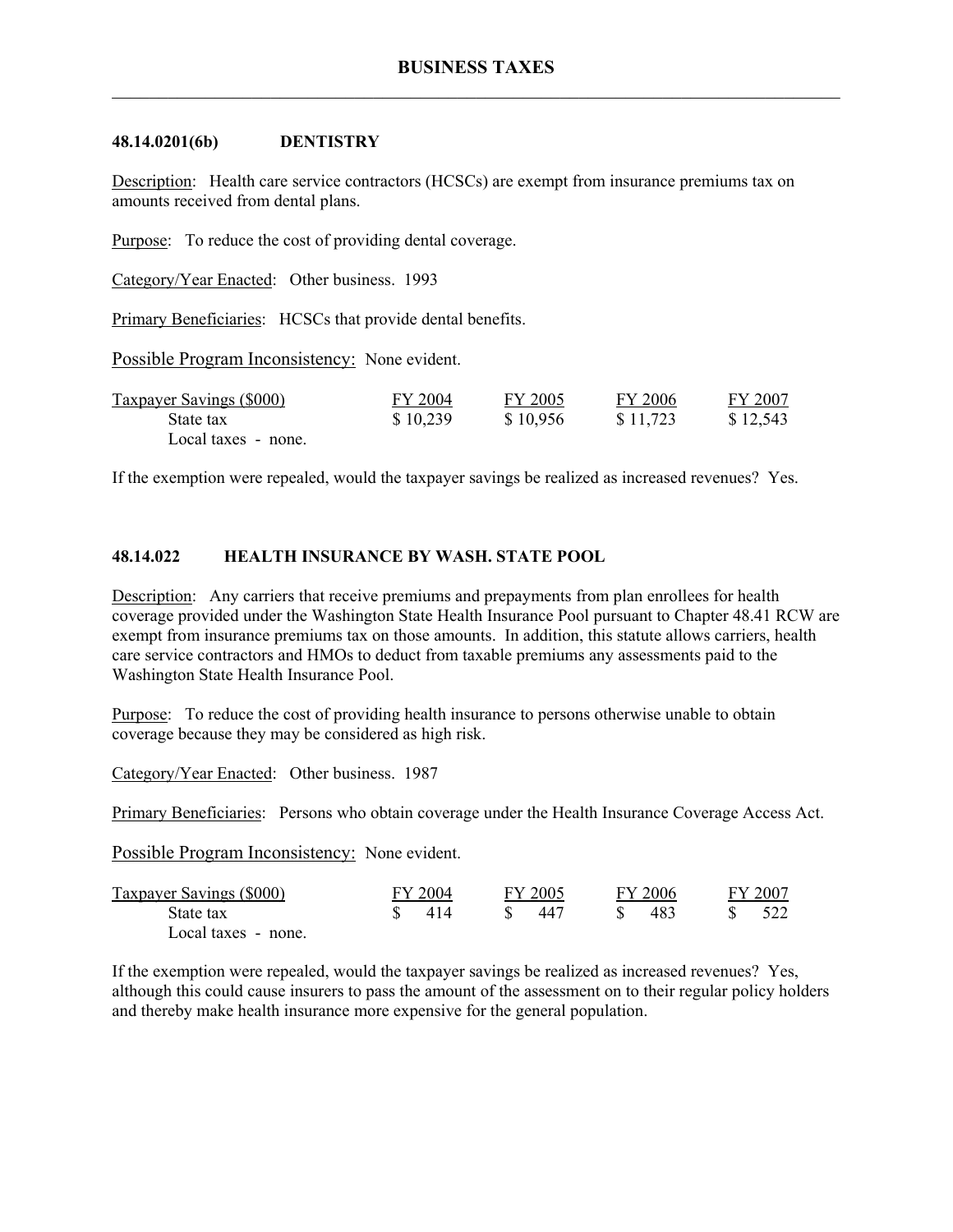# **48.14.029 CREDIT FOR INTERNATIONAL SERVICES**

Description: Firms which are engaged in providing insurance services to customers located outside of the United States are eligible for a credit against insurance premiums tax liability. The credit is equal to \$3,000 for each new full-time job created by the firm in certain geographic areas. The credit may be taken annually for up to five years. Eligible areas include: (1) community empowerment zones designated under RCW 43.31C.020, and (2) areas comprised of contiguous census tracts in cities or groups of cities with a combined population greater than 80,000 which meet the unemployment and poverty criteria specified in RCW 43.31C.030.

Purpose: To attract and retain businesses that provide international services and to enhance employment.

Category/Year Enacted: Business incentive. 1998

Primary Beneficiaries: None to date.

Possible Program Inconsistency: None evident.

Taxpayer Savings (\$000) None. To date, no firm has claimed this tax credit.

If the exemption were repealed, would the taxpayer savings be realized as increased revenues? Yes; if anyone was actually taking the credit.

#### **48.32.145 INSURANCE GUARANTEE FUNDS 48.32A.125**

Description: Assessments are made by the Insurance Commissioner against property, casualty, life and disability insurers to pay claims made against insolvent insurers. The assessment may be credited against a firm's insurance premiums tax over a five year period.

Purpose: To ensure that claims against insolvent insurance companies are paid and that the cost is not borne by the policyholders of the surviving companies.

Category/Year Enacted: Other business. 1976

Primary Beneficiaries: Insurance companies.

Possible Program Inconsistency: The state does not normally become involved in payment of debts of private firms.

| <b>Taxpayer Savings (\$000)</b> | FY 2004 | FY 2005 | FY 2006  | FY 2007  |
|---------------------------------|---------|---------|----------|----------|
| State tax                       | \$7,559 | \$8,215 | \$ 9.792 | \$10,072 |
| Local taxes - none.             |         |         |          |          |

If the exemption were repealed, would the taxpayer savings be realized as increased revenues? Yes.